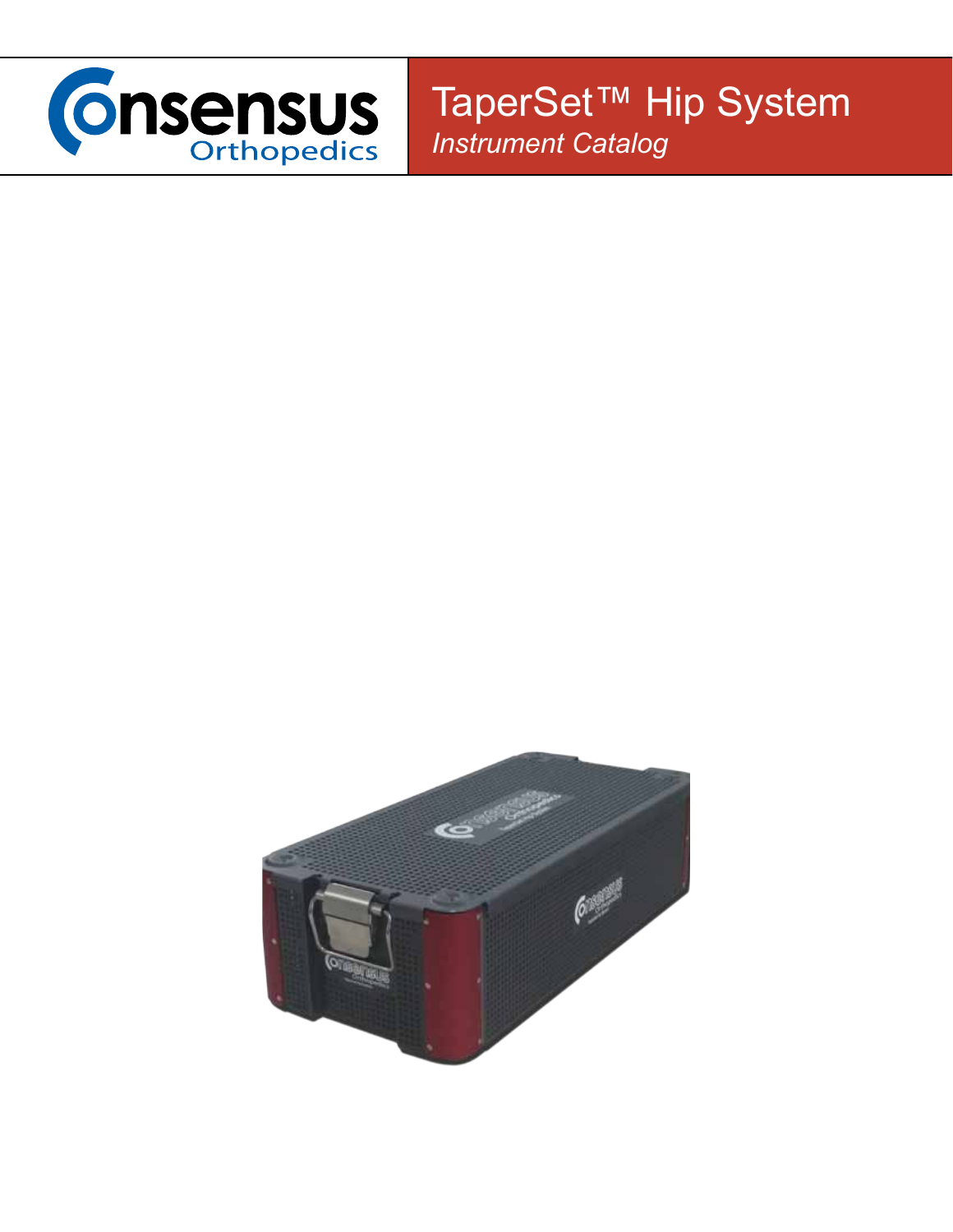# TaperSet<sup>™</sup> Hip System

#### **Instrument Catalog**

#### **Table of Contents**

| Trav |  |
|------|--|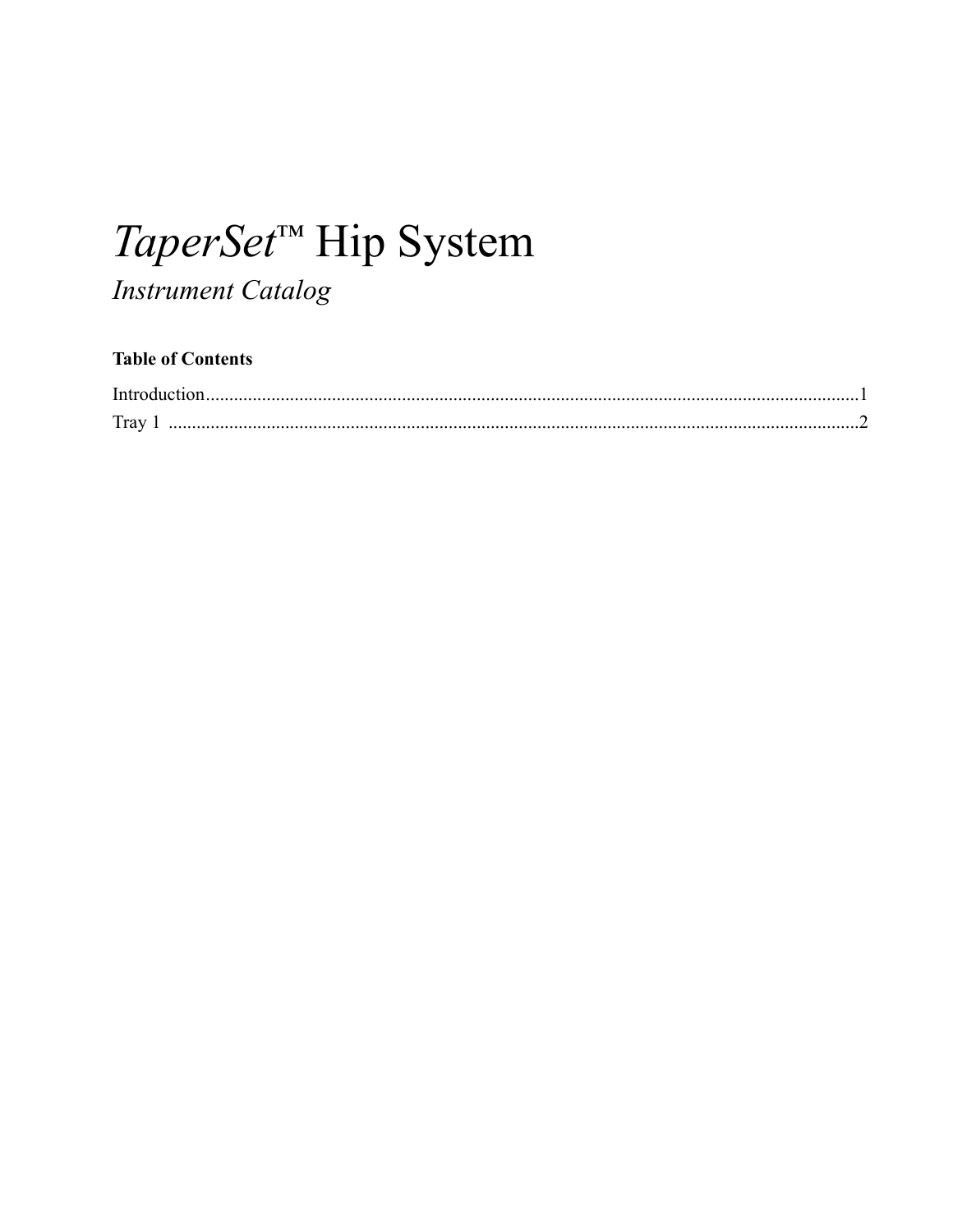#### **Introduction**

Consensus Orthopedics Instrument sets are developed to provide surgeons with a simplified surgical experience. The TaperSet Hip System instrument set is a comprehensive system designed for improved ease-of-use and quick turnaround time for the entire OR staff. The instrument set fully supports, lateral, and reduced distal profile TaperSet Hip system surgeries.

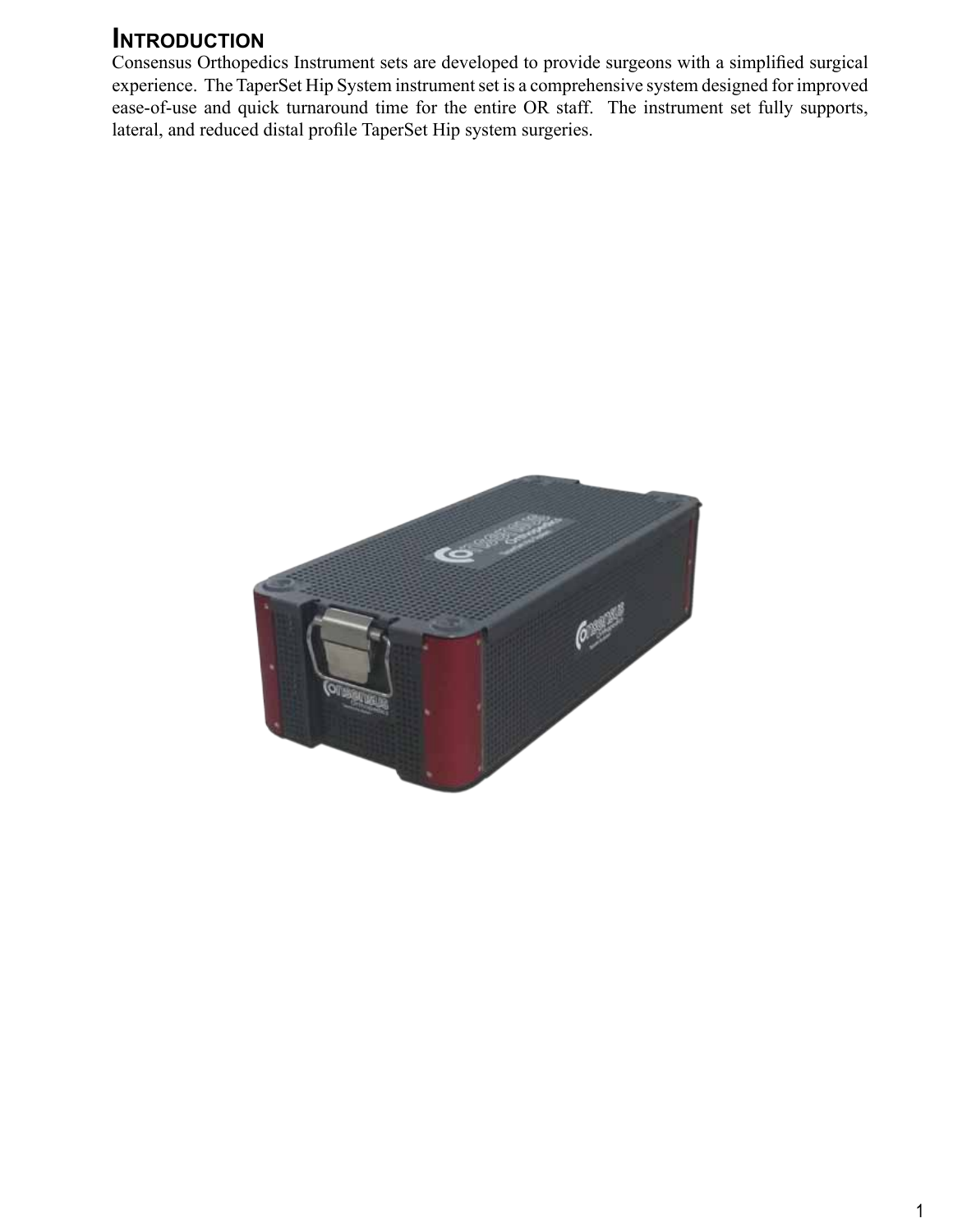

|                                | Catalog #   | <b>Description</b>                         | <b>Quantity in set</b> |
|--------------------------------|-------------|--------------------------------------------|------------------------|
|                                | 0907-4-2801 | 28mm, -5mm, Femoral Head Trial (CoCr)      |                        |
|                                | 0907-4-2802 | 28mm, Neutral, Femoral Head Trial*         |                        |
|                                | 0907-4-2803 | 28mm, +5mm, Femoral Head (CoCr)            |                        |
|                                | 0907-4-2804 | 28mm, +10mm, Femoral Head (CoCr)           |                        |
|                                | 0907-3-3201 | 32mm, -5mm, Femoral Head (CoCr)            |                        |
|                                | 0907-3-3202 | 32mm, Neutral, Femoral Head Trial*         |                        |
|                                | 0907-3-3203 | 32mm, +5mm, Femoral Head (CoCr)            |                        |
|                                | 0907-3-3204 | 32mm, +10mm, Femoral Head (CoCr)           |                        |
|                                | 0907-3-3601 | 36mm, -5mm, Femoral Head Trial (CoCr)      |                        |
|                                | 0907-3-3602 | 36mm, Neutral Femoral Head Trial*          |                        |
|                                | 0907-3-3603 | 36mm, +5mm, Femoral Head Trial (CoCr)      |                        |
|                                | 0907-3-3604 | 36mm, +10mm, Femoral Head Trial (CoCr)     |                        |
|                                | 0907-4-2805 | 28mm, -3.5mm, Femoral Head Trial (Ceramic) |                        |
|                                | 0907-4-2806 | 28mm, +3.5mm, Femoral Head Trial (Ceramic) |                        |
|                                | 0908-3-3201 | 32mm, -4mm, Femoral Head Trial (Ceramic)   |                        |
|                                | 0908-3-3203 | 32mm, +4mm, Femoral Head Trial (Ceramic)   |                        |
|                                | 0908-3-3204 | 32mm, +7mm, Femoral Head Trial (Ceramic)   |                        |
| * Neutral head trials are used | 0908-3-3601 | 36mm, -4mm, Femoral Head Trial (Ceramic)   |                        |
| for neutral CoCr and neutral   | 0908-3-3603 | 36mm, +4mm, Femoral Head Trial (Ceramic)   |                        |
| Ceramic head implants          | 0908-3-3604 | 36mm, +8mm, Femoral Head Trial (Ceramic)   |                        |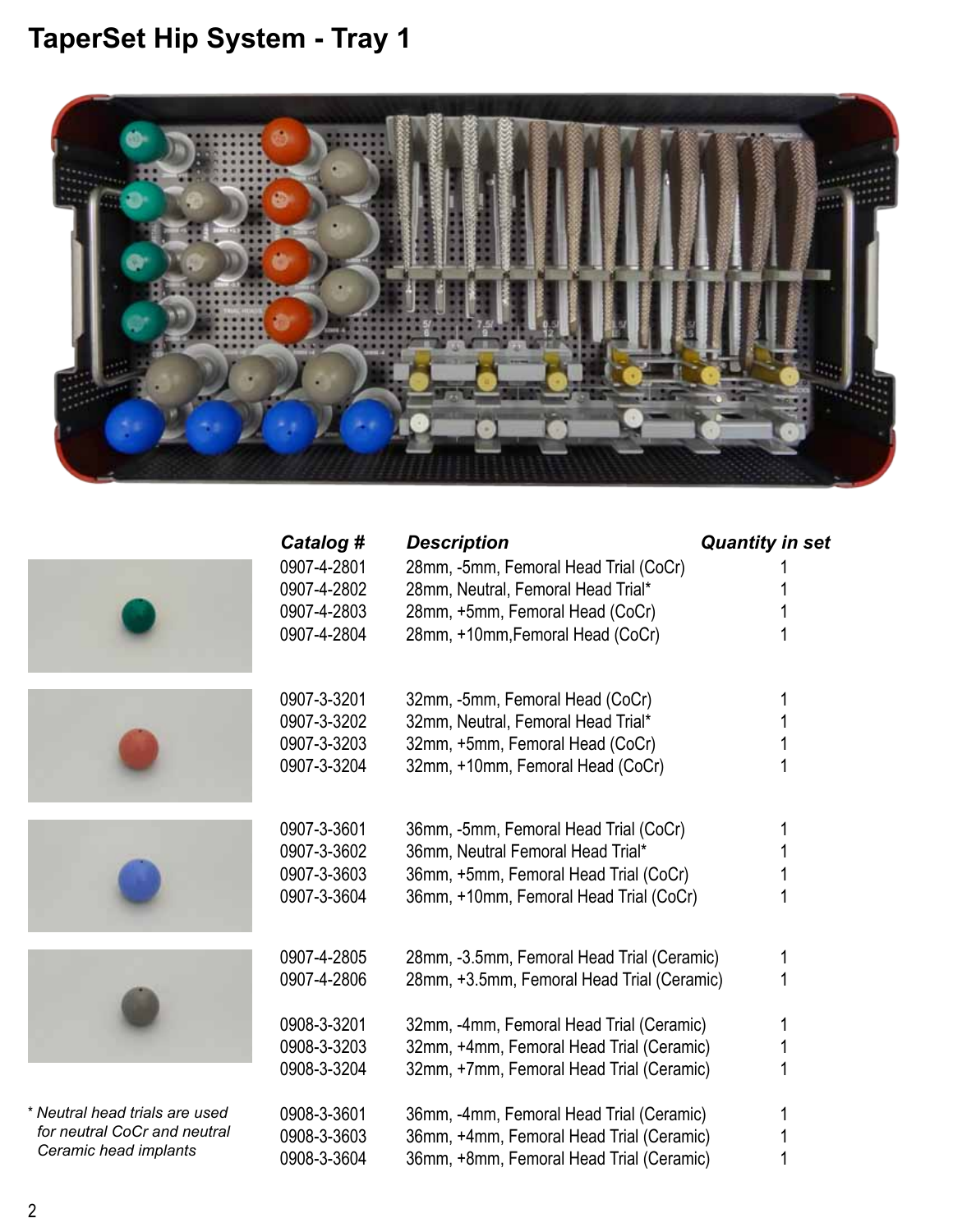| Catalog #   | Description                | Quantity I |
|-------------|----------------------------|------------|
| 1910-1-0050 | 5mm Taperset Broach        |            |
| 1910-1-0060 | 6mm Taperset Broach        | 1          |
| 1910-1-0075 | 7.5mm Taperset Broach      | 1          |
| 1910-1-0090 | 9mm Taperset Broach        | 1          |
|             |                            |            |
| 1920-0-0105 | 10.5mm Taperset RDP Broach | 1          |
| 1920-0-0120 | 12mm Taperset RDP Broach   | 1          |
| 1920-0-0135 | 13.5mm Taperset RDP Broach | 1          |
| 1920-0-0150 | 15mm Taperset RDP Broach   | 1          |
| 1920-0-0165 | 16.5mm Taperset RDP Broach | 1          |
| 1920-0-0185 | 18.5mm Taperset RDP Broach | 1          |
| 1920-0-0210 | 21mm Taperset RDP Broach   | 1          |
| 1920-0-0240 | 24mm Taperset RDP Broach   | 1          |
|             |                            |            |

| 1910-2-1075<br>7.5 & 9mm, Standard Neck Trial<br>1910-2-1105<br>10.5 & 12mm, Standard Neck Trial<br>1910-2-1135<br>13.5 & 15mm, Standard Neck Trial<br>1910-2-1165<br>16.5 & 18.5mm, Standard Neck Trial |
|----------------------------------------------------------------------------------------------------------------------------------------------------------------------------------------------------------|
|                                                                                                                                                                                                          |
|                                                                                                                                                                                                          |
|                                                                                                                                                                                                          |
|                                                                                                                                                                                                          |
| 1910-2-1210<br>21 & 24mm, Standard Neck Trial                                                                                                                                                            |
|                                                                                                                                                                                                          |

| 1911-2-1050 | 5 & 6mm, Lateral Neck Trial     |   |
|-------------|---------------------------------|---|
| 1911-2-1075 | 7.5 & 9mm, Lateral Neck Trial   |   |
| 1911-2-1105 | 10.5 & 12mm, Lateral Neck Trial | 1 |
| 1911-2-1135 | 13.5 & 15mm, Lateral Neck Trial | 1 |
| 1911-2-1165 | 16.5 & 18mm, Lateral Neck Trial |   |
| 1911-2-1210 | 21 & 24mm, Lateral Neck Trial   |   |

#### *Catalog # Description Quantity in set*

| 1      |  |
|--------|--|
| 1      |  |
| 1      |  |
| 1      |  |
|        |  |
|        |  |
| 1      |  |
| 1      |  |
| 1      |  |
| 1      |  |
|        |  |
| 1<br>1 |  |







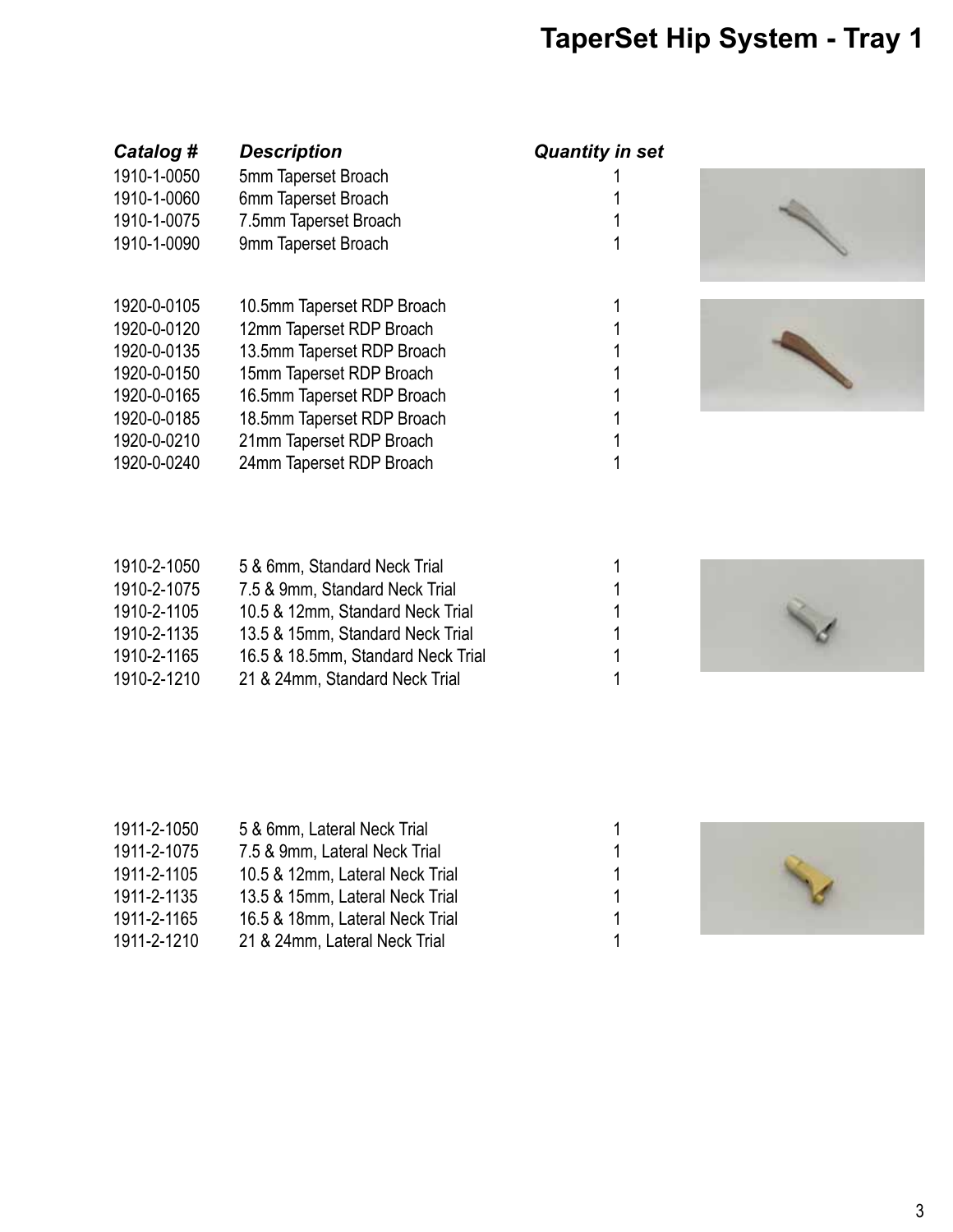

| Catalog #<br>0800-0-1600 | <b>Description</b><br>Universal T-Handle (Quick Connect) | <b>Quantity in set</b><br>1 |
|--------------------------|----------------------------------------------------------|-----------------------------|
| 1910-0-0001              | Rasp                                                     | 1                           |
| 1910-0-0002              | Osteotome, Modular                                       | 1                           |
| 1910-0-0004              | <b>Resection Guide</b>                                   | 1                           |
| 1910-0-0010              | Stem Impactor Assembly                                   | 1                           |

H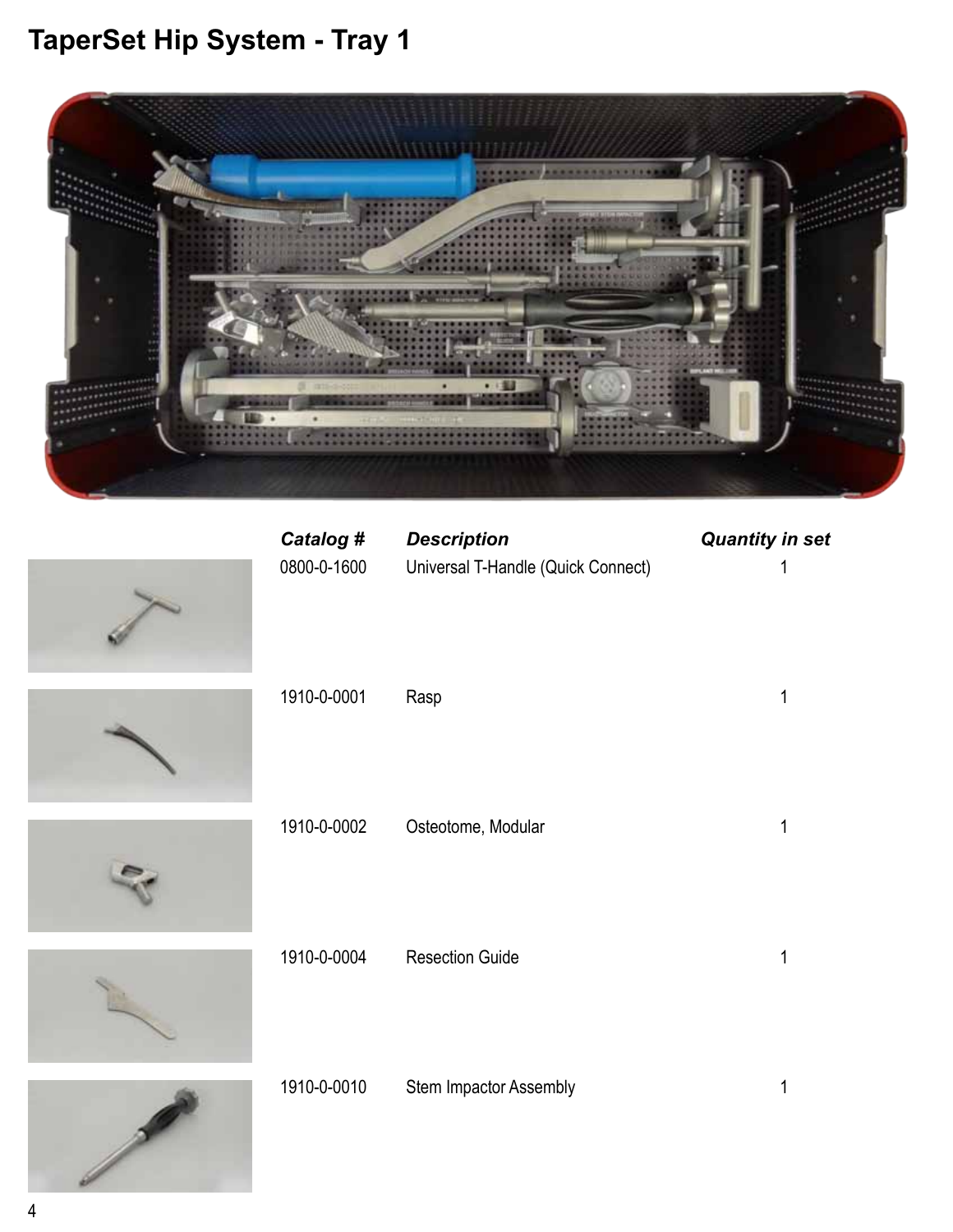| Catalog #    | <b>Description</b>                                           | <b>Quantity in set</b> |  |
|--------------|--------------------------------------------------------------|------------------------|--|
| 1910-1-0003  | Mini Broach                                                  |                        |  |
| 1910-1-0012  | Stem Impactor Offset                                         | 1                      |  |
| 1910-2-0000  | <b>Broach Holder Assembly</b>                                | $\overline{2}$         |  |
| 2810-0-0101  | I.M. Rod, Distal Femoral Alignment, Short<br>(Quick Connect) |                        |  |
| 4410-20070-A | Femoral Head Impactor                                        | 1                      |  |